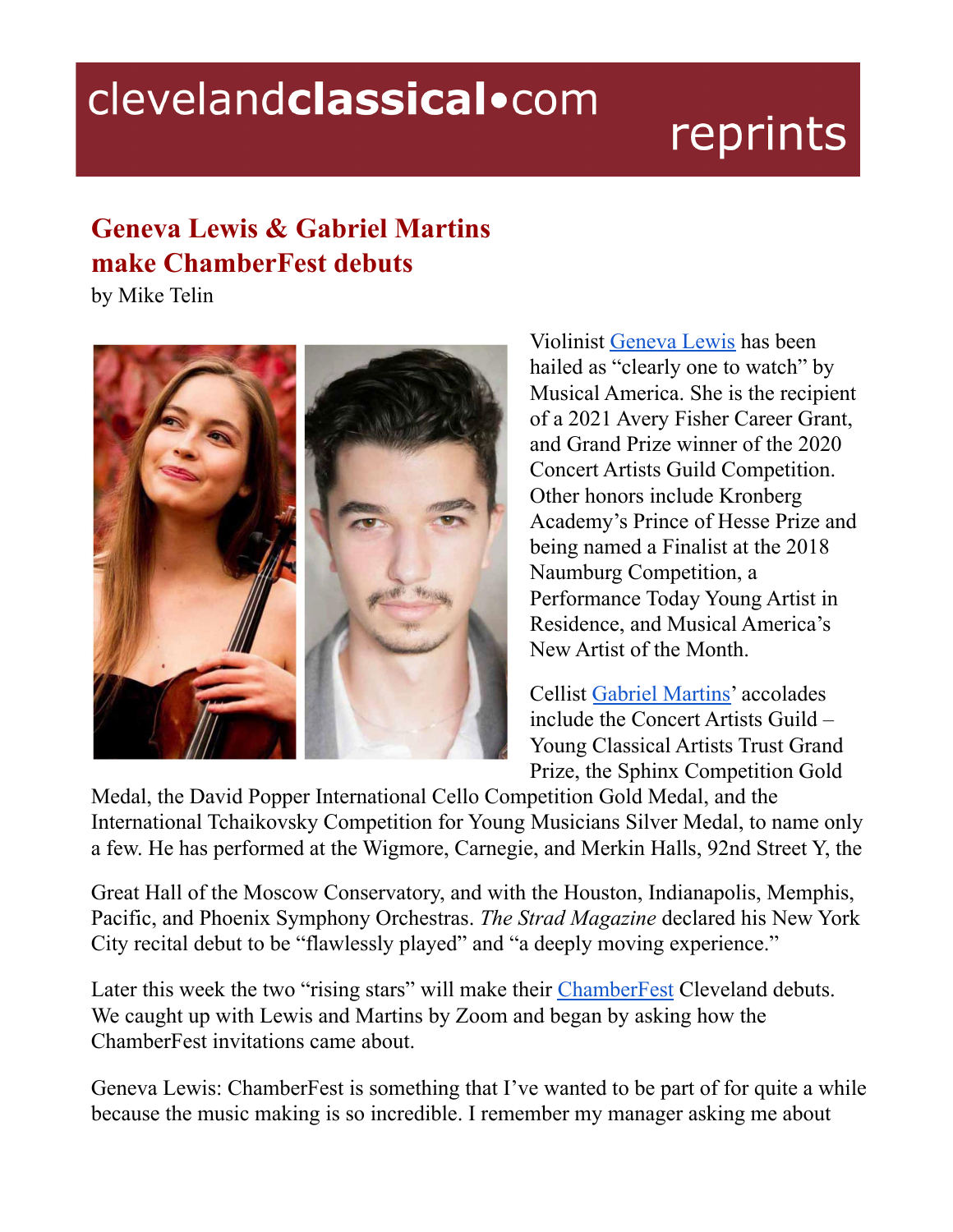things that I'd be interested in, and ChamberFest was at the top of the list. I was excited to hear from Diana Cohen, although not sure who reached out to whom first. Either way, I'm happy to be a part of it.

Gabriel Martins: Mine is a little bit different. Diana reached out to Miriam Fried, who is Geneva's teacher and who I work with a lot, and asked for recommendations for cellists and I guess my name was brought up.

#### *MT: What excites you about the repertoire?*

GL: Something I'm looking forward to is the Schnittke *Piano Quintet*. It's a piece I just recently discovered, but I did perform it last month. It was an inspiring situation — I was playing second violin and the first violin was Gidon Kremer. He knew Schnittke very well — he gave the Moscow premiere and recorded it. It was amazing to work with Kremer and I'm excited to play it with my Cleveland colleagues.

#### *MT: What about Schnittke's music do you find attractive?*

GL: There is so much power, and emotional content, and the sheer darkness in so much of what he writes. But his music has some humorous aspects as well. Although there are fewer of those in this piece.

#### *MT: You're also playing Samuel Coleridge-Taylor's Clarinet Quintet.*

GL: I don't know a lot of his music but I have played the clarinet quintet before. It's a beautiful piece and very natural — it feels like home.

#### *MT: Gabriel, what repertoire are you excited to play?*

GM: The first piano quintet by Fauré. It's simply a beautiful piece. It's very natural and elegant, and I think it will be a joy to play. On the Sunday concert I'll play another French work — *Three Pieces for cello and piano* by Nadia Boulanger, which I look forward to very much.

The only piece I've played by George Walker is the slow movement from his first string quartet, so *Music for Three* will be an interesting adventure for me.

#### *MT: What made you want to play an instrument?*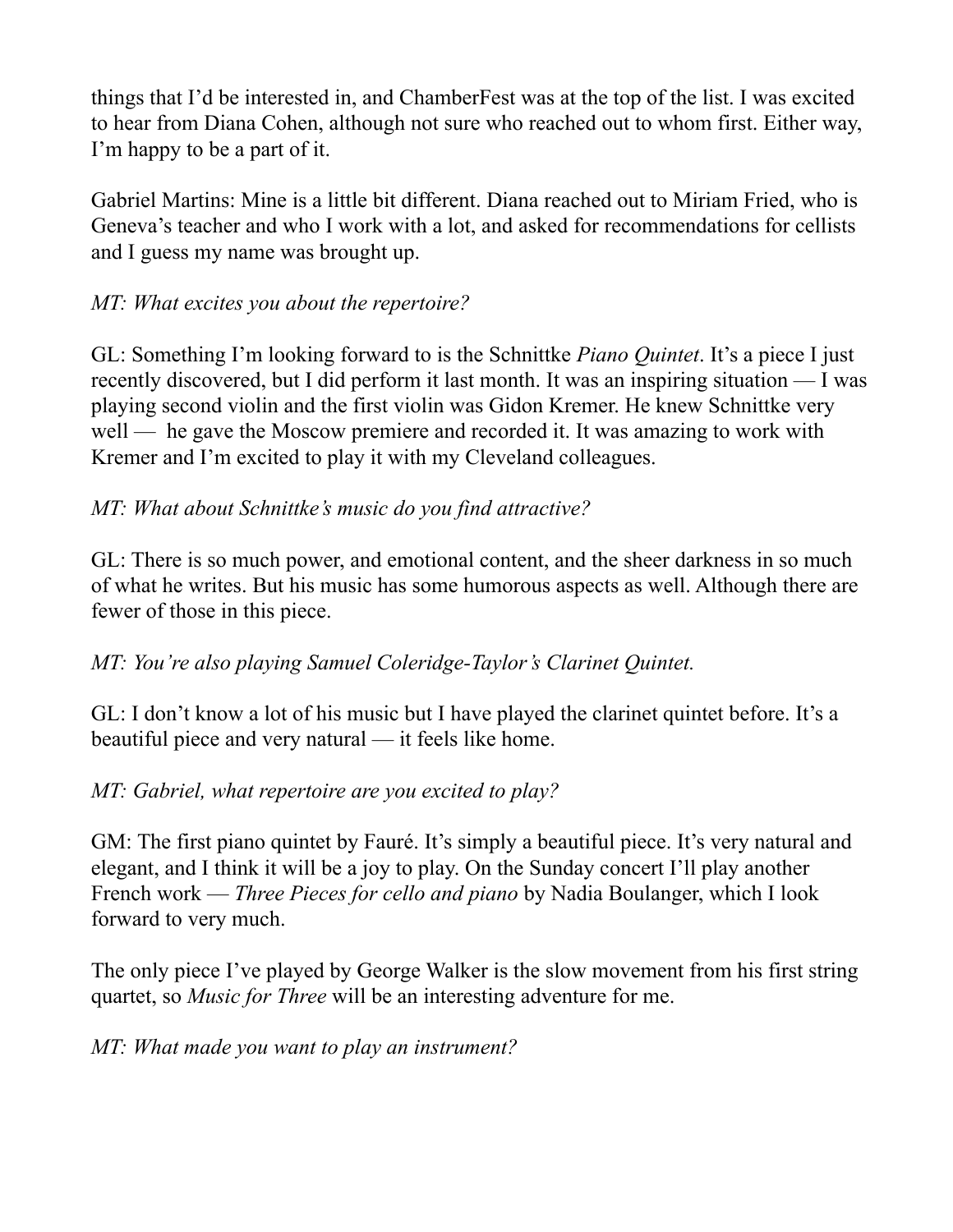GM: For me it was the decision of my mother. She wanted me to be involved in music and it just so happened that the cello classes they were offering at the university were the only ones that didn't conflict with my basketball practice.

I don't think my parents were expecting it to turn into my career, but probably in my early teenage years, I started to develop a passion for it. And that carried me to where I am today. My parents are both very supportive.

GL: It was similar for me. I have two older siblings, and they wanted all of us to play an instrument, mostly because they both love classical music. They are not musicians but they thought that being involved in music was an important part of a child's education.

I was torn between the violin and the cello — my brother played violin and my sister played cello. I wanted to play both and I don't remember how, but I ended up with the violin.

*MT: Both of you have entered and done well in many competitions. How did those experiences advance your careers?*

GM: I think that music competitions have become almost a required part of the music world for young artists. There are a few people who were able to make a career without that, but it's rare.

For most of us a competition is where you have an opportunity to be heard. The prizes and the rankings are incredibly subjective, so my method was always to enter as many of them as possible then hope for some of the competitions to work out. You're not going to win first prize at the majority of them. So for me, they were an opportunity to be heard. And that resulted in more concert opportunities.

#### *MT: Can you talk about the Sphinx Competition?*

GM: Yes! Winning the Sphinx Competition was huge for me. But it's funny — I entered three times: the first year I won third prize, the second year I won second prize, and the third year I won first.

The Sphinx Organization is amazing because the cash prizes are quite significant — I was able to use that to purchase a fine instrument which is essential for us performing artists. Especially when you play with an orchestra you really need a great instrument. So they were incredibly helpful in that regard.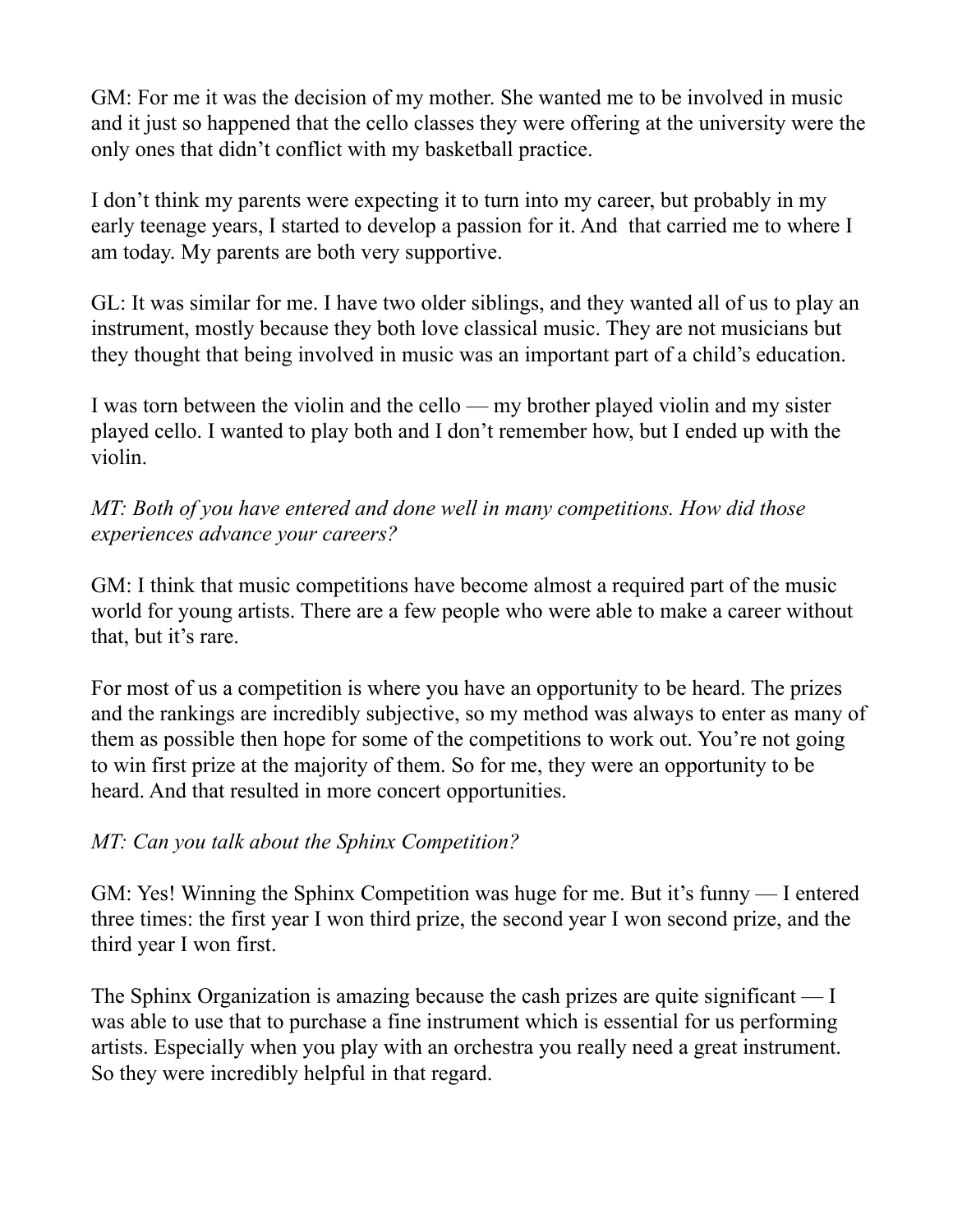GL: I can relate to what Gabe is saying. I found that the process of going through a competition was very helpful in terms of the intense preparation that is required getting everything as polished as possible. And then having the opportunity to perform in a high pressure situation was great for developing the tools that I now use in my professional life.

The Concert Artist Guild has been very helpful. I have so much to thank them for. I think that any success that has come in the past few years has been because of them.

*MT: When did you realize you needed management? Geneva, I know you're with Bill Capone at Arts Management Group.*

GL: It started with Concert Artist Guild, they were wonderful for preparing me for what the artist/manager dynamic is like. look for. Working with my main manager there — Tim Mar — was wonderful, he was a great advocate.

I'm fortunate to now be working with Bill, he knows everything and everyone so well. He also loves and really knows music. And he has a lot of integrity. So I'm thankful to be working with him.

GM: I'm with Opus 3 — Pat Winter and Emily McClean are wonderful.

*MT: How did both of you make it through the past couple of years when everything was shut down?*

GL: One thing that made it much nicer is that for a lot of it Gabe and I were roommates. Aside from just having a great time together and socially surviving it, we did a lot of virtual concerts together — and separately, but I preferred the collaborative ones. A lot of it was making your own opportunities in the virtual sphere. And taking advantage of the time to step away from the instrument, and having the time to just focus on the instrument and practice without deadlines.

GM: It was and still is a hard time for musicians, but we both tried to make the most of it. We were lucky to both sign with Concert Artists Guild around the start of the pandemic, so we had a lot of things to be working on: curating programs, practicing repertoire, and online concerts.

I made some new recordings and started composing and arranging a little bit more. We tried to keep busy but we're very glad to be back playing real concerts again.

*MT: What took you down the arranging path?*